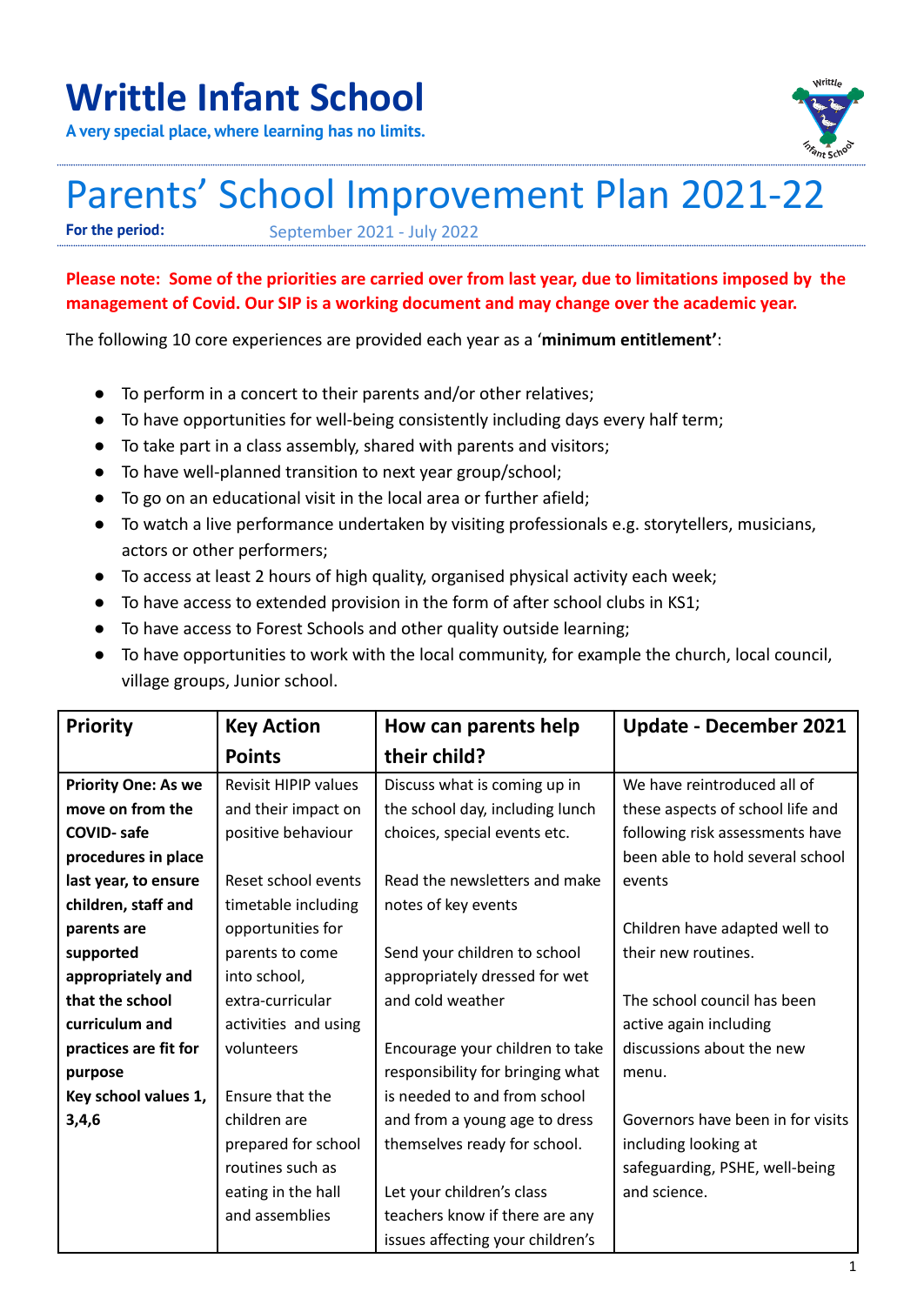|                           | Reintroduction of                    | learning or well-being. Please    | Risk assessments continue to                                  |
|---------------------------|--------------------------------------|-----------------------------------|---------------------------------------------------------------|
|                           | school council and                   | contact your child's class        | guide all our events                                          |
|                           | develop                              | teacher in the first instance.    |                                                               |
|                           | opportunities for                    |                                   |                                                               |
|                           | pupil voice to                       | Support us when we remind         |                                                               |
|                           | influence school                     | children about appropriate        |                                                               |
|                           | improvement,                         | learning behaviour.               |                                                               |
|                           | including links with                 |                                   |                                                               |
|                           | other schools and                    | Ensure that your child attends    |                                                               |
|                           | the Writtle radio                    | school regularly and is in school |                                                               |
|                           | broadcast project                    | on time every day by no later     |                                                               |
|                           |                                      | than 8:55                         |                                                               |
|                           | Ensure that                          |                                   |                                                               |
|                           | governors have                       | Be aware of the school's          |                                                               |
|                           | opportunities to                     | attendance policy on the school   |                                                               |
|                           | undertake visits                     | website.                          |                                                               |
|                           |                                      |                                   |                                                               |
| <b>Priority Two: To</b>   | Return of subject                    | Use the information on our        | We are slowly but meticulously                                |
| develop the impact        | time and staff                       | website and also the weekly       | working our way through each                                  |
| of our Middle             | meeting time used                    | information about what is being   | subject.                                                      |
| leaders in                | to discuss a subject                 | taught and discuss this with      |                                                               |
| improving                 | and ensure                           | your child                        | Afternoons have been planned                                  |
| outcomes for their        | curriculum maps                      |                                   | where we all teach the same                                   |
| subject.                  | covering clear                       |                                   | subject for the coordinator to be                             |
| Incorporating key         | progression                          |                                   | able to observe and make                                      |
| school values 1, 2, 3     |                                      |                                   | judgements on the quality of the                              |
|                           | Re-introduce                         |                                   | teaching and further action                                   |
|                           | afternoons where                     |                                   | points.                                                       |
|                           | all teach one                        |                                   |                                                               |
|                           | subject.                             |                                   |                                                               |
| <b>Priority Three:</b>    | Review of marking                    | Discuss with your child the       | Marking policy has been                                       |
| <b>Continue to review</b> | policy                               | book they are reading,            | reviewed.                                                     |
| the school's              |                                      | including the title, pictures and |                                                               |
| curriculum,               | More theme days                      | blurb. Discuss together who the   | We have had well-being theme                                  |
| including in line         | and weeks and                        | main character is and tell your   | days and are adding more                                      |
| with the Ofsted           | chances for more                     | child any unfamiliar names or     | diversity into our curriculum                                 |
| expectations, to          | diversity in                         | words that will appear in the     |                                                               |
| ensure it is broad        | curriculum.                          | story.                            | Speech and language plans have                                |
| and balanced with         |                                      |                                   | been written                                                  |
| clear intent and          | Regular well-being                   | Hear your children read           |                                                               |
| implementation,           | days across the                      | regularly out of school.          |                                                               |
| and high impact.          | curriculum                           |                                   | We have agreed on a consistent                                |
|                           |                                      | Ensure that books are brought     | way of teaching phonics which is                              |
| Key school values         | Ensure that speech                   | in to change on the correct days  | being monitored. We have set                                  |
| 2,3,4,5,6                 | and language<br>training is provided |                                   | up a collection of new phonics<br>books to ensure the reading |
|                           |                                      |                                   |                                                               |
|                           | for all LSAs including               |                                   | matches the phonic sounds.                                    |